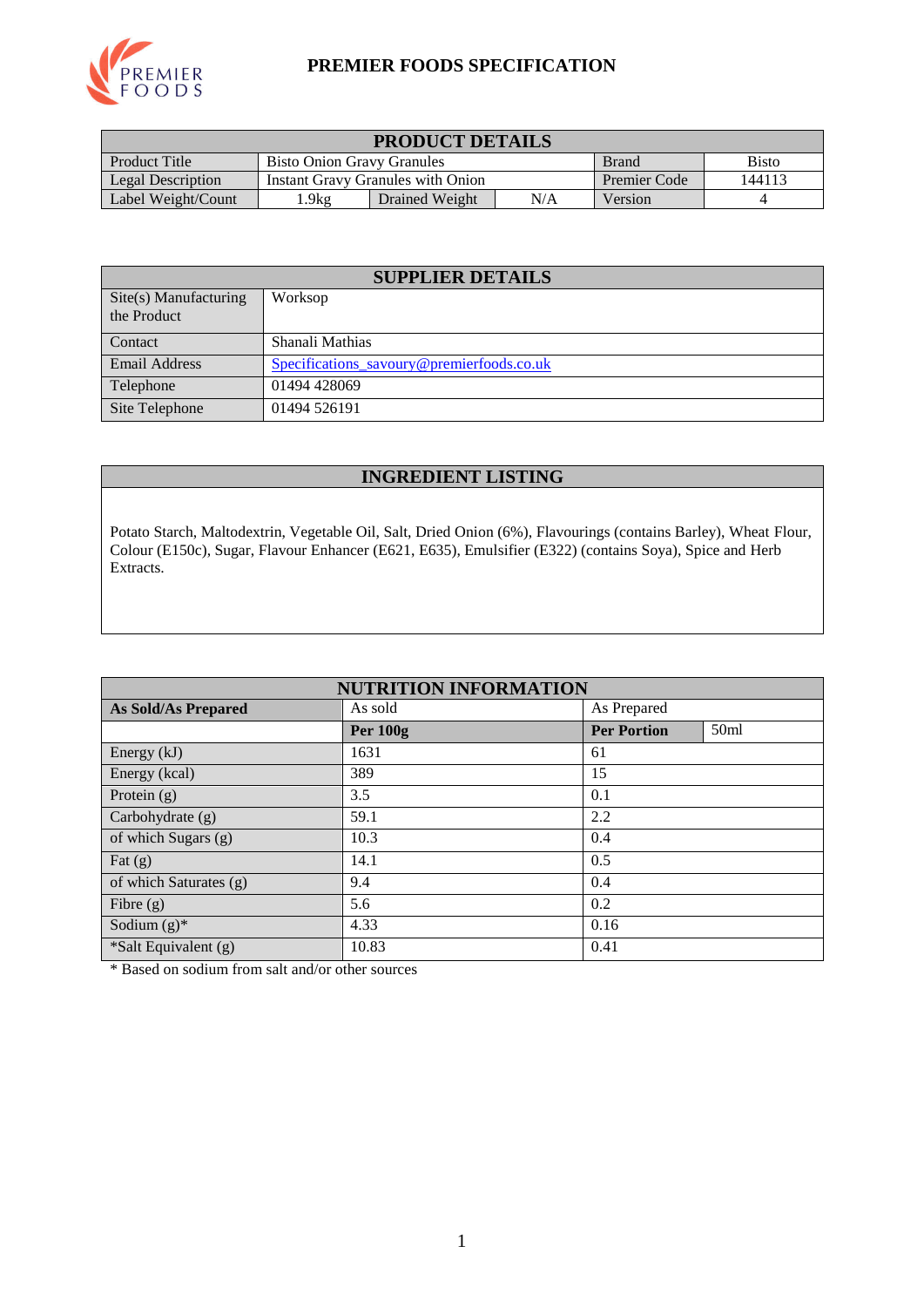

#### **PREMIER FOODS SPECIFICATION**

| <b>PRODUCT DETAILS</b> |                                                                   |                                   |  |  |        |
|------------------------|-------------------------------------------------------------------|-----------------------------------|--|--|--------|
| Product Title          | <b>Bisto Onion Gravy Granules</b><br><b>Bisto</b><br><b>Brand</b> |                                   |  |  |        |
| Legal Description      |                                                                   | Instant Gravy Granules with Onion |  |  | 144113 |
| Label Weight/Count     | N/A<br>.9kg<br>Drained Weight<br>Version                          |                                   |  |  |        |

| <b>ALLERGEN INFORMATION</b>          |                               |                               |  |  |  |
|--------------------------------------|-------------------------------|-------------------------------|--|--|--|
|                                      | <b>Contains / May Contain</b> | <b>Additional Information</b> |  |  |  |
| Peanuts                              | N <sub>0</sub>                |                               |  |  |  |
| <b>Nuts</b>                          | N <sub>o</sub>                |                               |  |  |  |
| Sesame                               | N <sub>o</sub>                |                               |  |  |  |
| Cereals containing Gluten            | Contains                      | Wheat Flour                   |  |  |  |
| Eggs                                 | N <sub>o</sub>                |                               |  |  |  |
| <b>Milk</b>                          | N <sub>0</sub>                |                               |  |  |  |
| Fish                                 | N <sub>o</sub>                |                               |  |  |  |
| Molluscs                             | N <sub>0</sub>                |                               |  |  |  |
| Crustacea                            | N <sub>o</sub>                |                               |  |  |  |
| Soya                                 | Contains                      | Emulsifier contains Soya      |  |  |  |
| <b>Sulphur Dioxide and Sulphites</b> | N <sub>0</sub>                |                               |  |  |  |
| Celery                               | N <sub>o</sub>                |                               |  |  |  |
| Mustard                              | N <sub>0</sub>                |                               |  |  |  |
| Lupin                                | N <sub>0</sub>                |                               |  |  |  |

**Note:** The information contained above relates to the presence/absence of ingredients in the product and is not a guarantee of total absence where presence is due to adventitious contamination within the supply chain

| <b>SUITABILITY</b>           |                    |                               |  |  |
|------------------------------|--------------------|-------------------------------|--|--|
|                              | <b>Suitability</b> | <b>Additional Information</b> |  |  |
| Suitable for Vegan Diet      | Yes                |                               |  |  |
| Suitable for Vegetarian Diet | Yes                |                               |  |  |
| Suitable for Halal Diet      | N <sub>0</sub>     | Not certified                 |  |  |
| Suitable for Kosher Diet     | No                 | Not certified                 |  |  |
|                              |                    |                               |  |  |

**Note:** The information contained above relates to the suitability based on the presence/absence of ingredients in the product and is not a guarantee of total absence where presence is due to adventitious contamination within the supply chain

Is the product organic? No